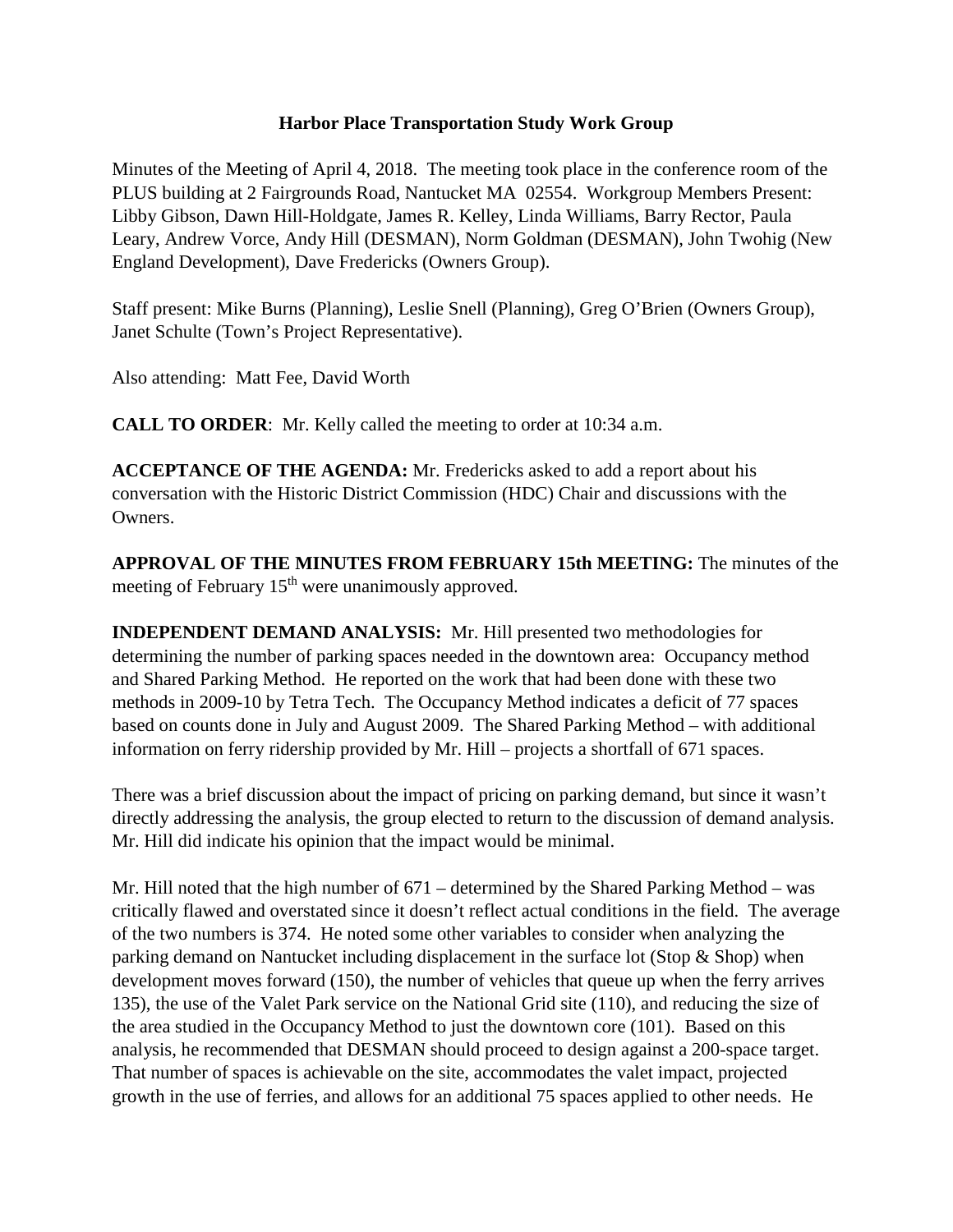noted that 200 spaces would not accommodate all the needs identified, but does mitigate against the deficiency and allows focus on alternative methods of transportation.

The discussion opened to comments from the work group members and other attendees.

In response to a question about "who would be served how much over the course of a year," Mr. Hill replied that the garage would be at 100% capacity 35/40 days of the year in the June, July, August time frame. Off-season, he projected, would be about 40% capacity. Other members responded with additional information about the growing demand for parking in the downtown core throughout the year as evidence by their personal experience or observations. Mr. Hill noted that a higher off-season use was good news for revenue generation and to support the downtown economy and vibrancy. Mr. Kelly noted that the town was taking other efforts to improve the efficiency of surface parking such as year-round bus service and bike lanes into the downtown. Mr. Vorce affirmed that Mr. Hill's methodology was sound and comprehensive.

Mr. Fredericks reported on his conversations with the HDC Chair and National Grid regarding the "historic" brick building located on the site. He met with the HDC chair and HDC staff. A formal application to the HDC is required for a definitive answer, but the conversations indicated that the HDC would be reluctant to approve a relocation of the structure. He reported that National Grid staff is not concerned about the building and it would be up to the community to decide about relocation and to pay for it. He also indicated National Grid was not interested in making more land available to accommodate the relocation of the brick building.

Using a map of the site, he explained some of National Grid's operational needs for space to meet its requirement to provide electricity in an emergency. He noted the initial discussions about the Intermodal Transportation Center provided about 1 acre of land for the Center, other projected programs (green space, road ways, grocery store) left the developers with about 1.7 acres of land to develop on the 5-acre site. He added that the Owners have already put a lot of land on the table, and a lot of it is for the public and not the developers' project.

A discussion about ways to incorporate the historic brick building's architectural features ensued. Ms. Williams suggested that a design reminiscent of the brick façade that had been there several decades ago had been favorably approved when the brick substation was built.

Mr. Twohig reported that the developers could not proceed with project ideas until decisions about the garage were settled. He also noted that there are 16 years remaining on a lease for the Stop & Shop. He indicated that the overall project would not be a large-scale development – some retail and housing on the site (with some parking provided). The redevelopment also would not occur along the same timeline as the building of an Intermodal Transportation Center. The plan for the rest of the property is based on the size and location of the Intermodal Transportation Center.